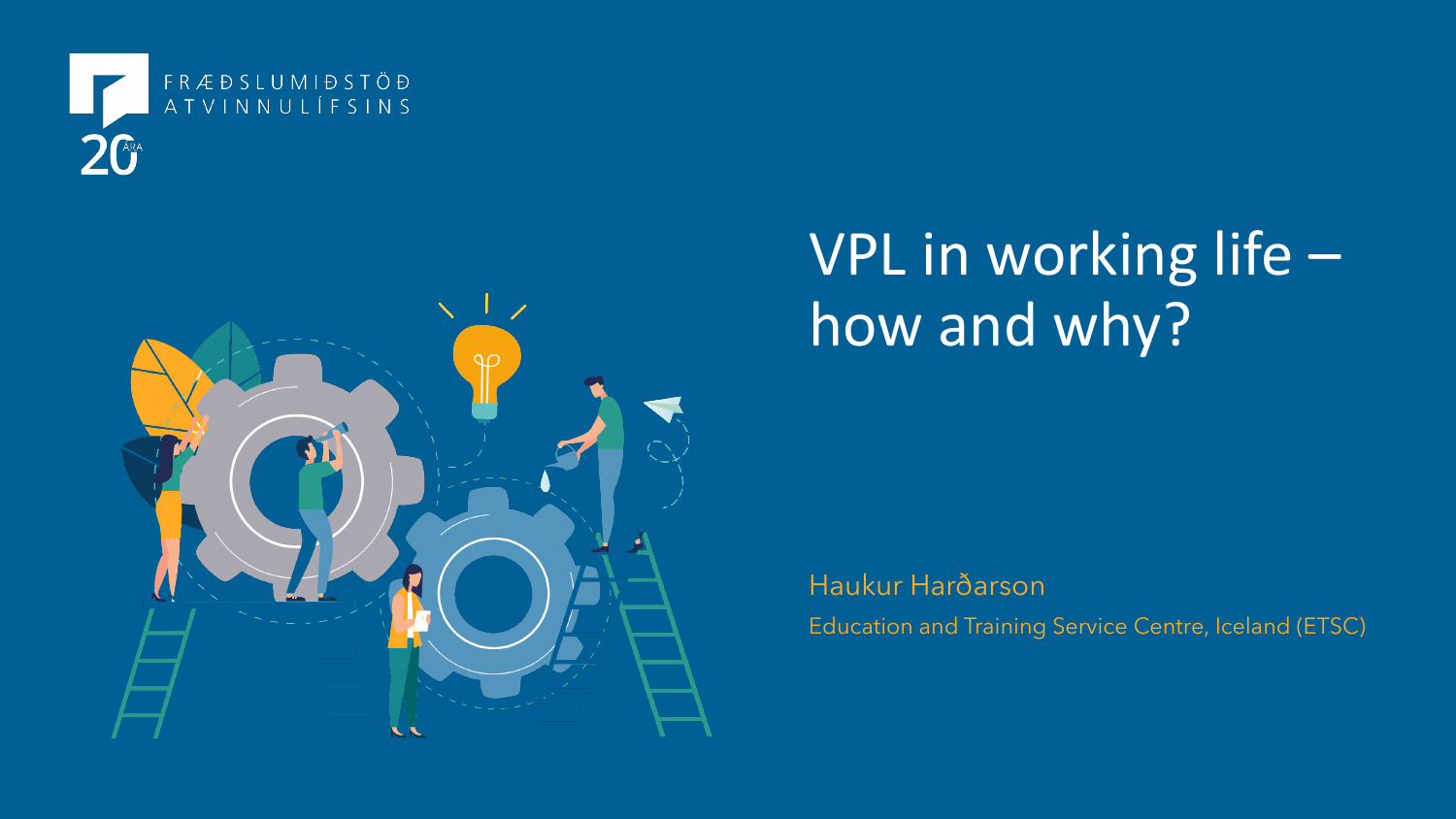## Education and Training Service Centre (ETSC)

### Owned by the social partners

Owned by The Icelandic Federation of Labor

- Confederation of Icelandic Employers
- Federation of State and Municipal Employees
- Association of Local Authorities in Iceland
- Ministry of Finance
	- Finance Ministry of Social Affairs and Labor (until 2022 Ministry of Ed., Science and Culture MESC)

### Main target group for ETSC

• People who have not completed upper secondary school level

Developments and quality of a National VPL strategy coordinated by the ETSC in cooperation with stakeholders and 14 LLL centers

- VPL against national standards on Upper Secondary Level main route
- VPL against job standards current pilot projects

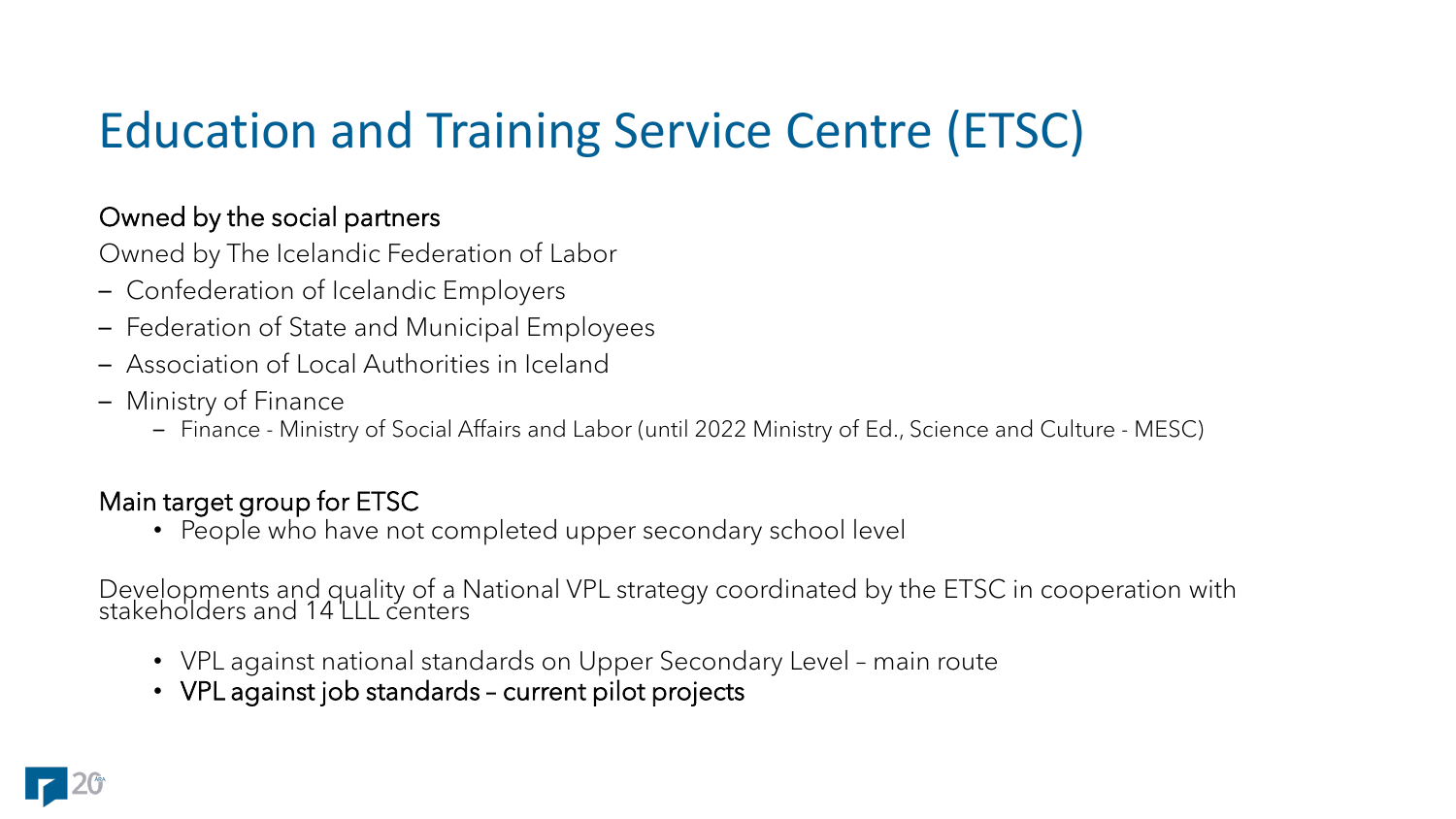

The Icelandic Confederation of Labour (ASI) is built up of 46 trade unions of general workers, office and retail workers, fishermen, construction and industrial workers, electrical workers and various other professions in the private sector and part of the public sector.

Can VPL in working life help us react to changes in the labor market ?

The fourth industrial revolution - automation



The Confederation of Icelandic Employers is a comprehensive organization of the Icelandic economy with six member organizations based on different industries. More than 2,000 companies in various industries are members of the Confederation of Icelandic Employers SA's member companies employ about 70% of employees in the general labor market.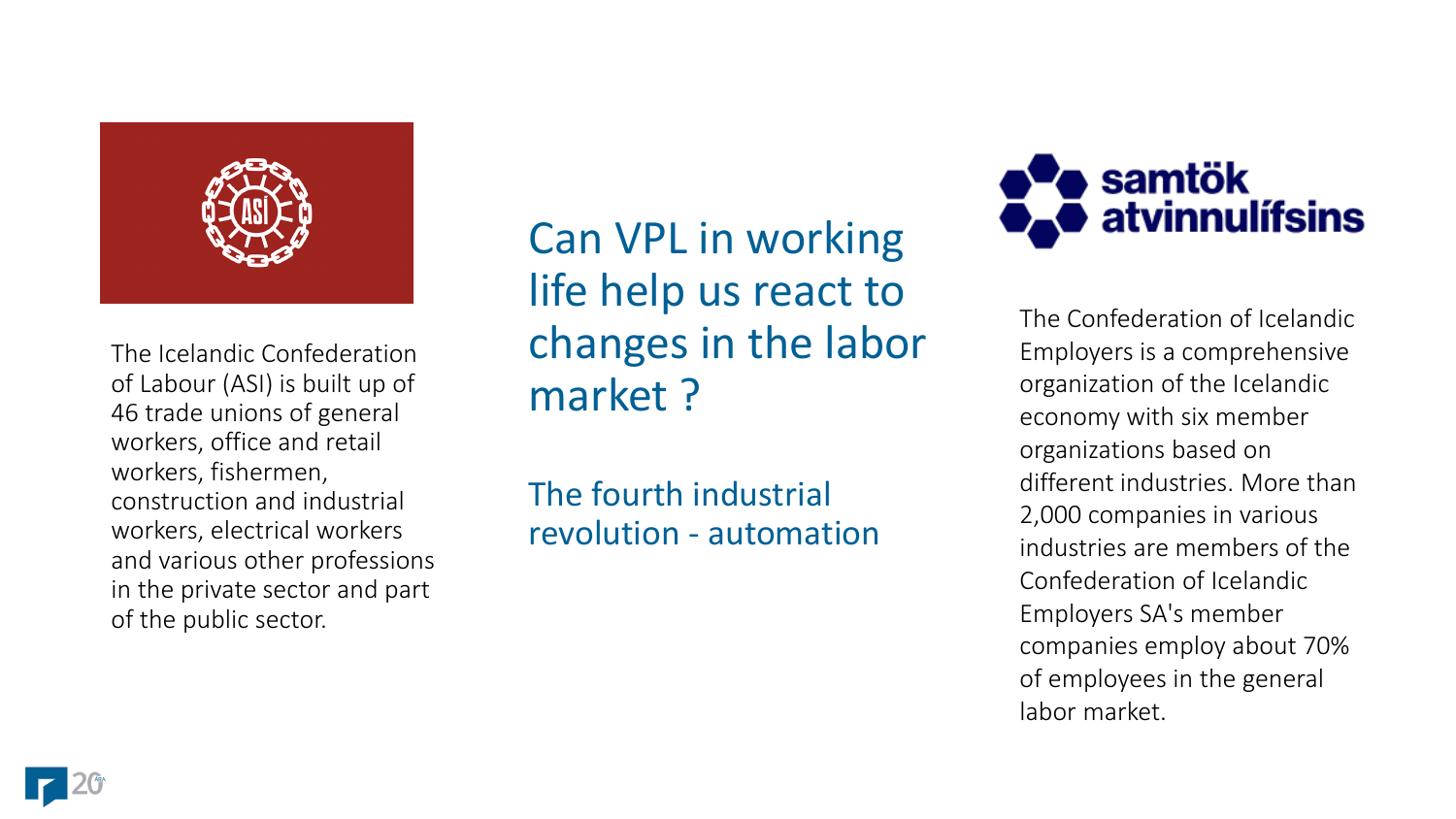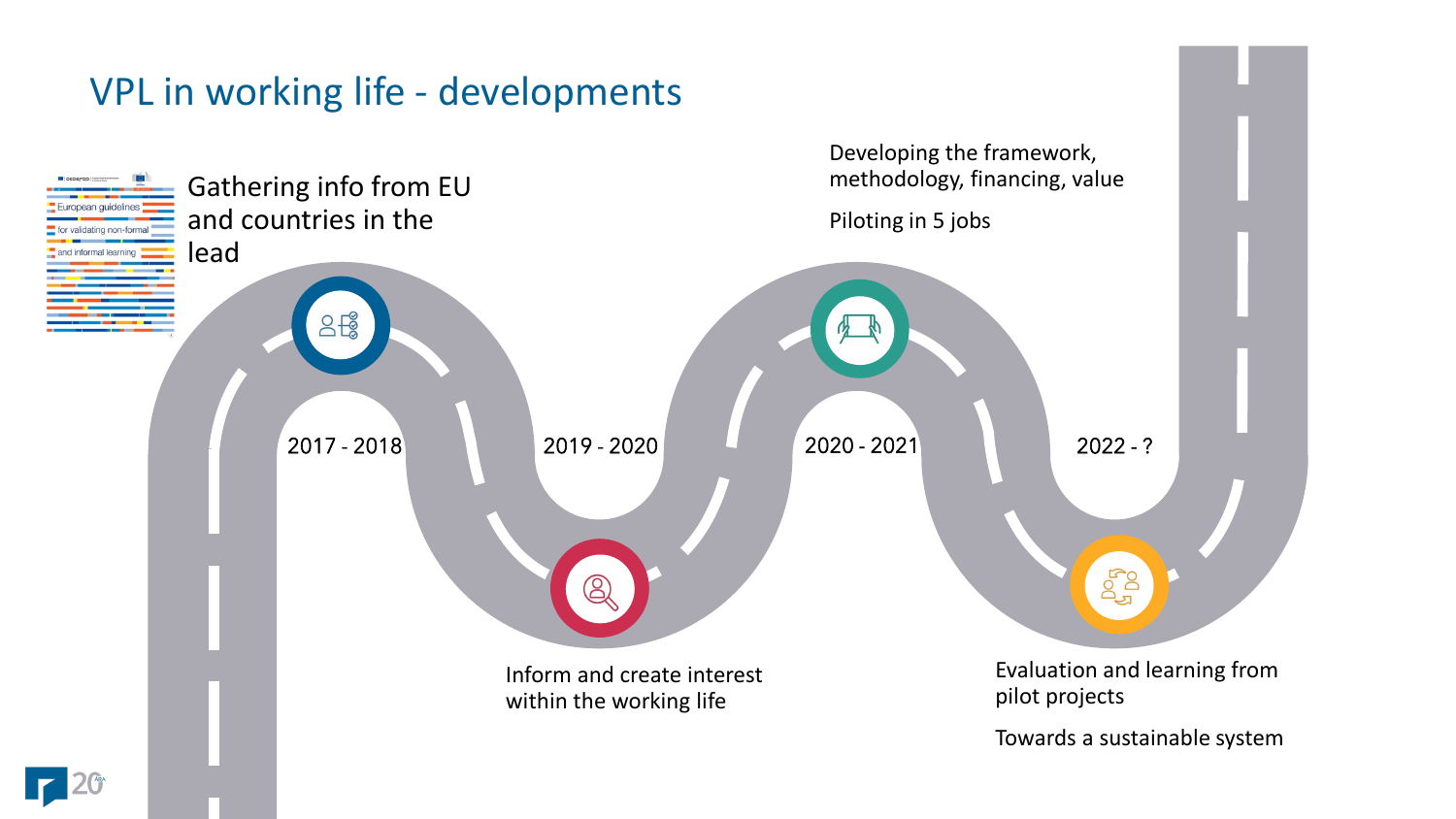## Benefits – from company/working life viewpoint

**FE 88 88** 



OVERVIEW OF EMPLOYEES' COMPETENCES – JOBS CONDUCTED BY PEOPLE WITH THE RIGHT SKILLS

VISIBLE COMPETENCE STANDARDS FOR JOB DEVELOPMENT AND RECRUITMENT



TARGETED COMPETENCE TRAINING IN LINE WITH SKILLS NEEDS - (RAPID CHANGES IN TECHNOLOGY)



FACILITATING DECISIONS LINKED TO JOB DEVELOPMENT AND SALARY

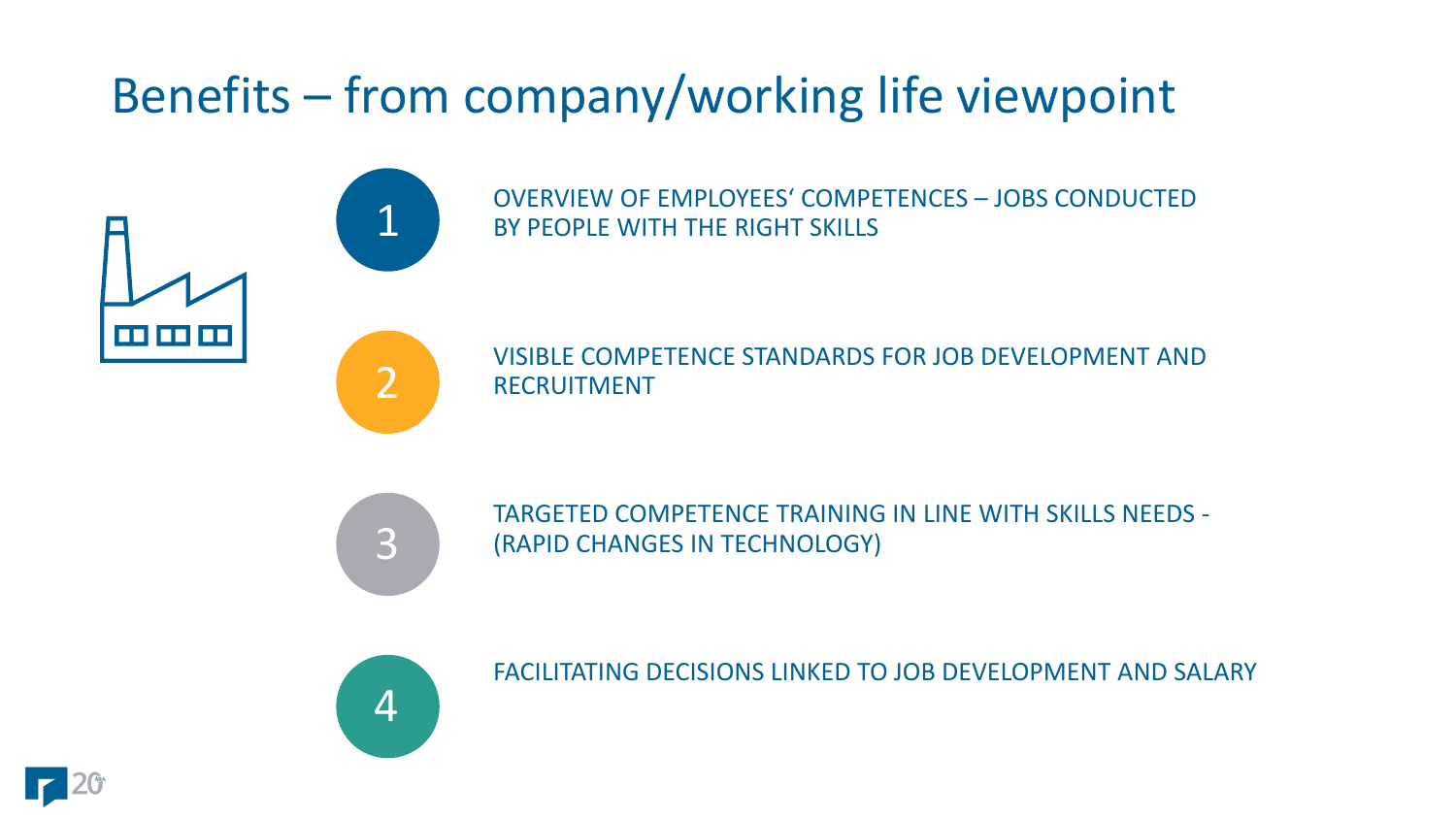### Benefits – from trade union viewpoint

COMPETENCES BECOMES VISIBLE AND CONFIRMED/VALIDATED THROUGH A RELIABLE PROCESS

CLEAR WHAT COMPETENCES ARE NEEDED WITH REGARDS TO TRAINING



1

0000

2

VALIDATED COMPETENCES CAN ENHANCE JOB DEVELOPMENT, JOB TERMS AND MOBILITY ON THE LABOR MARKET



INCREASED RESPECT FOR THE JOB AND RAISED IMAGE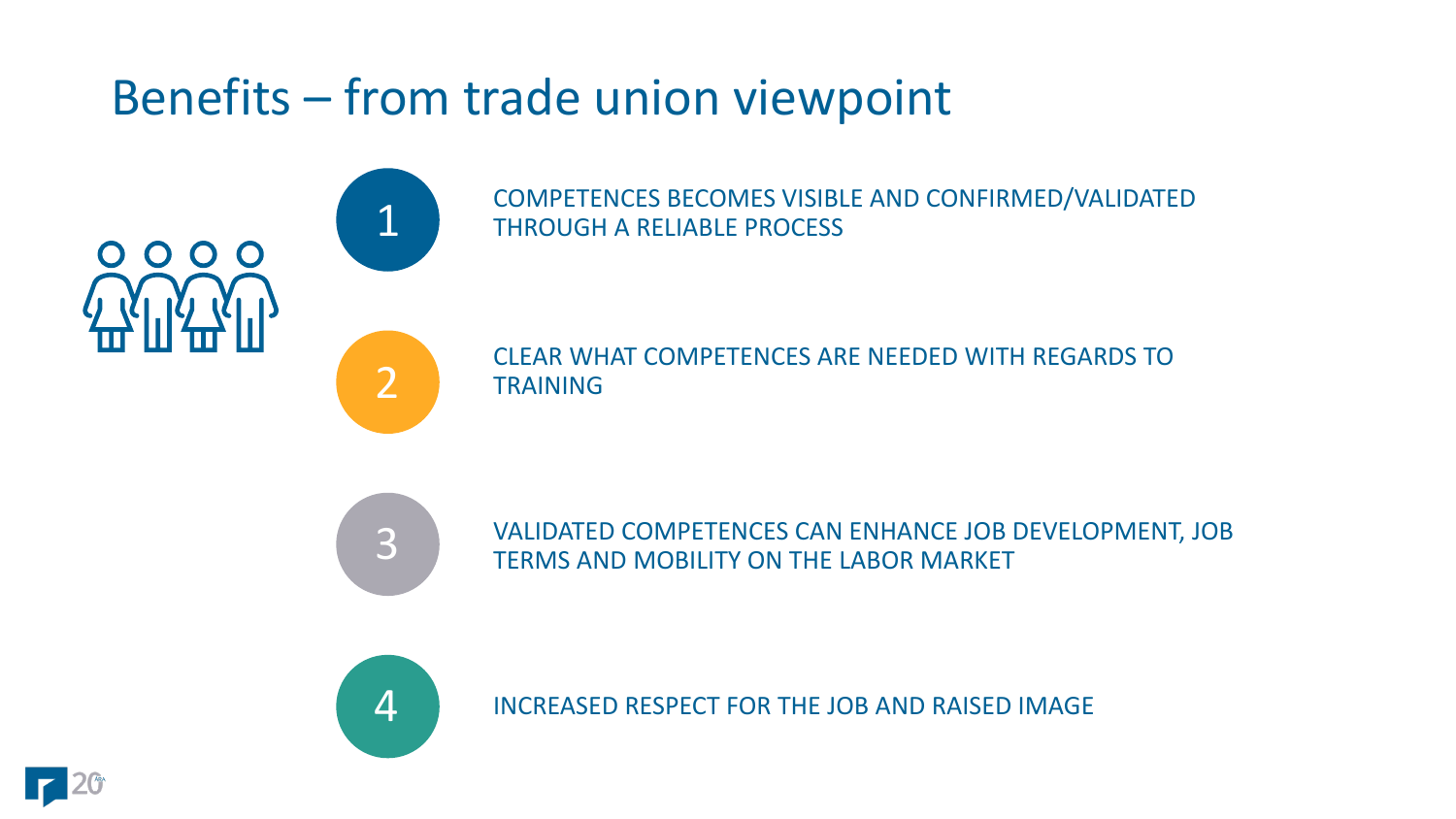# Financing – VPL work

- In labour market agreements there is a requirement for payments into educational funds
- Through that, both employees and employers gain rights to received reimbursement for training and study
- Rules for funding have now been opened up so that now both employees and companies can use their right for VPL purposes
- In addition, there is a public fund that funds VPL for people who have not completed upper secondary school level education (the main target group of the ETSC)

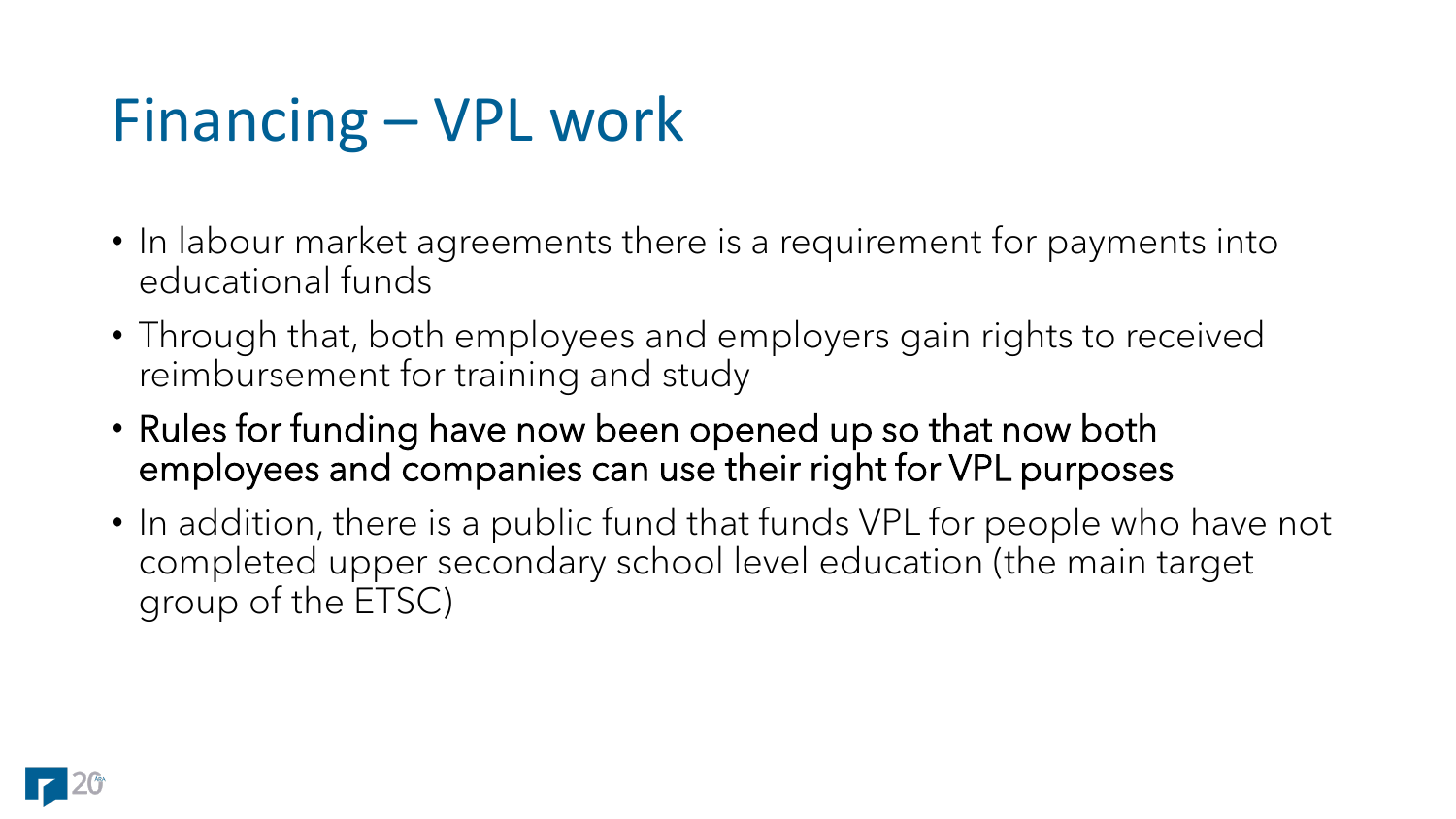### A simple picture of the process VPL – work



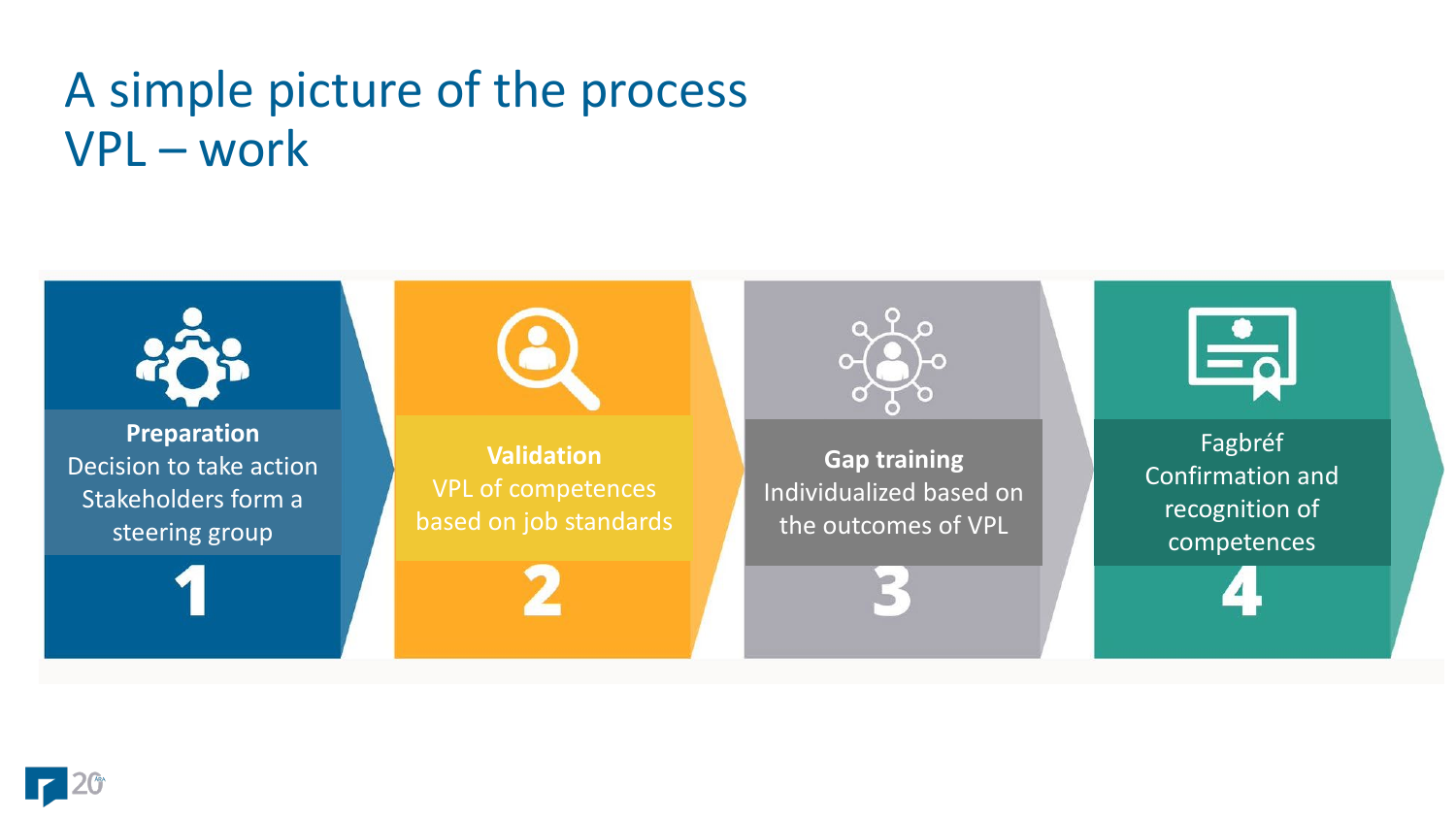### VPL work, Centralized coordination ETSC – Owned by the social partners

#### **Coherent methodology and quality**

Independent from occupation and the nature of jobs Training and support

#### **Job requirements and learning outcomes**

Coherent methodology for competence analysis and centrally accessible





#### **Connection to the ISQF (NQF)**

Job requirements/standards connected to NQF levels

Independence, responsibility and role in the workplace

#### **Issuing of certifications of recognition – Fagbréf**

Value and connection to the ISQF (NQF)